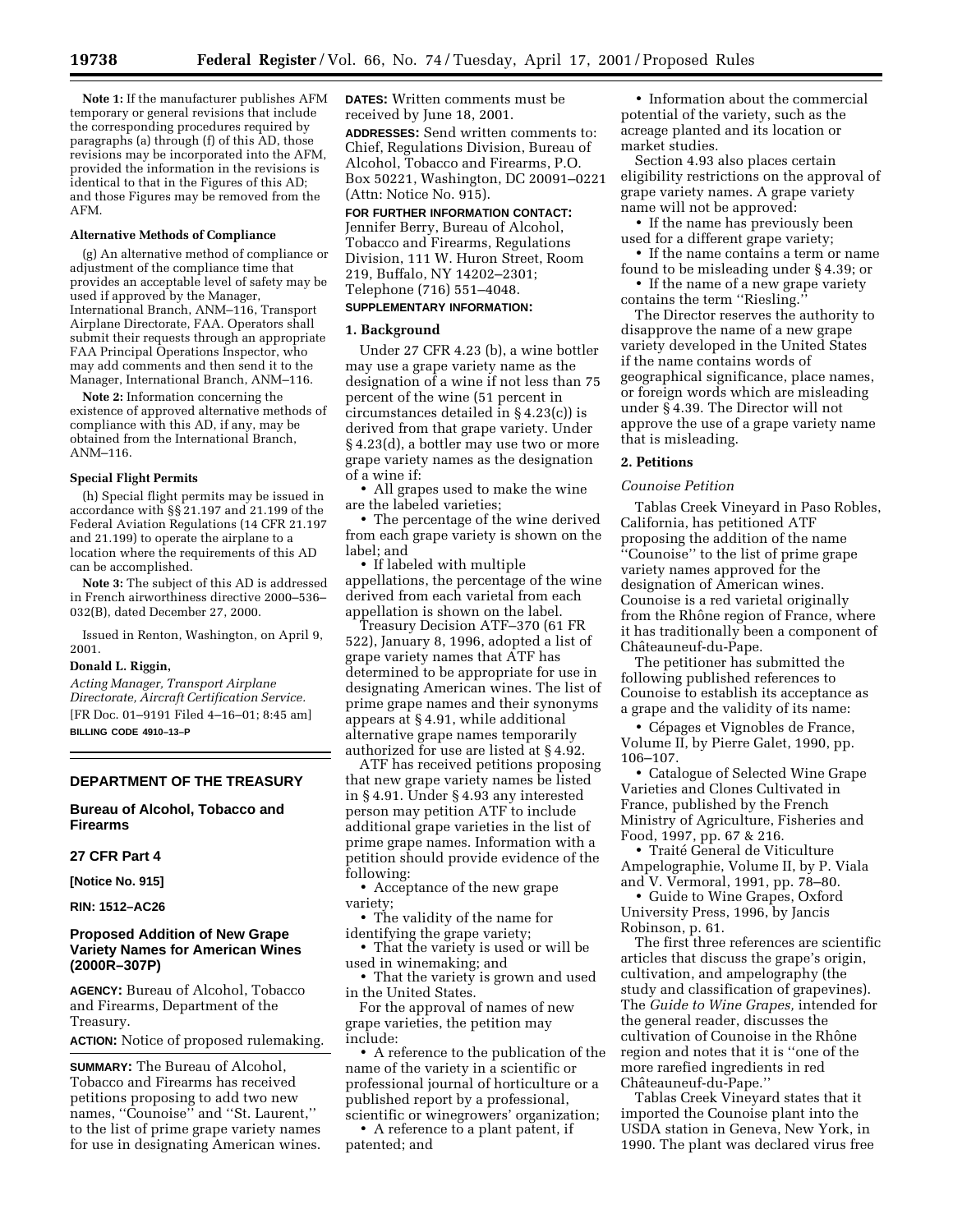in 1993 and shipped bare-root to Tablas Creek Vineyard in Paso Robles, California in February 1993. The winery multiplied, grafted and started planting Counoise in 1996.

The petitioner states that the Counoise grape is currently grown and used in the United States in winemaking. It reports that in 1999 and 2000, it shipped several orders for Counoise grafted vines, own-root plants and budwood to vineyards in California, Washington, and Arizona. When ATF contacted some of these vineyards, they reported that the plants are doing well and that they plan to produce wine from the resulting grapes.

In addition, the petitioner states that Counoise has enormous commercial potential in California. The variety is easy to graft and moderately vigorous. It is well adapted to most California regions, ripening fairly late in the cycle, after Grenache but before Mourvèdre and Cabernet Sauvignon. Tablas Creek has had three crops off their 3.5 acre planting. The winery reports that the 1998 harvest had a brix of 23.6 with a pH of 3.4, while the 1999 harvest had a brix of 26.9 with a pH of 3.4. The petitioner further states that the wine is well-colored and rich, with excellent aromatics and spice.

# *St. Laurent Petition*

Mr. Robin Partch of Northern Vineyards Winery in Stillwater, Minnesota, has petitioned ATF for the addition of the name ''St. Laurent'' to the list of prime grape variety names approved for the designation of American wines. St. Laurent is a red *Vitis vinifera* grape originally from France, but now grown mainly in central Europe, especially Austria.

The petitioner has submitted several published references to St. Laurent as evidence of its acceptance and name validity, including the following:

- The Oxford Companion to Wine, 1st edition, edited by Jancis Robinson, 1994, pp. 839–840.
- Production of Grapes and Wine in Cool Climates, by David Jackson and Danny Schuster, 1994, pp. 105–106.
- Vines, Grapes and Wines, by Jancis Robinson, 1986, p. 221.

According to these references, St. Laurent is a deeply colored grape with a thick skin, which makes it disease resistant. It buds early and is thus susceptible to spring frosts, but it also ripens early.

The petitioner has offered the following evidence that the St. Laurent grape is grown and used in the U.S. for winemaking. According to the petitioner, one commercial grower in

Minnesota, a member of the Minnesota Winegrowers Cooperative, planted about 1⁄4 an acre of St. Laurent in 1995. The petitioner has made wine from the 1999 crop and is pleased with the results. The grower reports that the grape's disease-resistance and tendency to ripen early make it suitable for cooler climates with a short growing season.

The petitioner reports that St. Laurent plants are also being grown in the collection of the University of Minnesota. This was confirmed by Peter Hemstad, a research viticulturist at the University's Horticulture Research Center, who reports that he has made a good quality red wine from the university's grapes. Mr. Hemstad states that he expects St. Laurent to become more widely planted in the U.S., especially in cooler climates. He further states that he would recommend St. Laurent to growers in cooler climate states such as Minnesota, Michigan, and New York.

Based on the evidence submitted by the petitioner, ATF proposes to add the grape variety ''St. Laurent'' to the list of prime grape names in § 4.91.

# **3. Public Participation**

## *Who May Comment on This Notice?*

ATF requests comments from all interested parties. We will carefully consider all comments we receive on or before the closing date. We will also carefully consider comments we receive after that date if it is practical to do so, but we cannot assure consideration for late comments. ATF specifically requests comments on the clarity of this proposed rule and how it may be made easier to understand.

#### *Can I Review Comments Received?*

Copies of the petitions and written comments in response to this notice of proposed rulemaking will be available for public inspection during normal business hours at: ATF Reference Library, Office of Liaison and Public Information, Room 6480, 650 Massachusetts Avenue, NW, Washington, DC 20226.

## *Will ATF Keep My Comments Confidential?*

ATF cannot recognize any material in comments as confidential. All comments and materials may be disclosed to the public. If you consider your material to be confidential or inappropriate for disclosure to the public, you should not include it in the comments. We may also disclose the name of any person who submits a comment. A copy of this notice and all comments will be available for public

inspection during normal business hours at: ATF Reference Library, Office of Liaison and Public Information, Room 6480, 650 Massachusetts Avenue, NW., Washington, DC 20226.

### *How Do I Send Facsimile Comments?*

You may submit comments of not more than three pages by facsimile transmission to (202) 927–8525. Facsimile comments must:

- Be legible.
- Reference this notice number.
- Be  $8^{1}/2'' \times 11''$  in size.
- Contain a legible written signature.
- Be not more than three pages. We will not acknowledge receipt of facsimile transmissions. We will treat facsimile transmissions as originals.

### *How Do I Send Electronic Mail (E-mail) Comments?*

You may submit comments by e-mail by sending the comments to nprm@atfhq.atf.treas.gov. You must follow these instructions. E-mail comments must:

• Contain your name, mailing address, and e-mail address.

- Reference this notice number.
- Be legible when printed on not

more than three pages  $8\frac{1}{2}$   $\times$  11" in size. We will not acknowledge receipt of email. We will treat e-mail as originals.

# **How Do I Send Comments to the ATF Internet Web Site?**

You may also submit comments using the comment form provided with the online copy of the proposed rule on the ATF Internet web site at *http:// www.atf.treas.gov/core/regulations/ rules.htm.*

### **3. Regulatory Analyses and Notices**

*Does the Paperwork Reduction Act Apply to This Proposed Rule?*

The provisions of the Paperwork Reduction Act of 1995, 44 U.S.C. Chapter 35, and its implementing regulations, 5 CFR part 1320, do not apply to this notice because no requirement to collect information is proposed.

# *How Does the Regulatory Flexibility Act Apply to This Proposed Rule?*

It is hereby certified that this proposed regulation will not have a significant economic impact on a substantial number of small entities. This proposed regulation would permit the use of the grape varietal names ''Counoise'' and ''St. Laurent.'' No negative impact on small entities is expected. No new requirements are proposed. Accordingly, a regulatory flexibility analysis is not required.